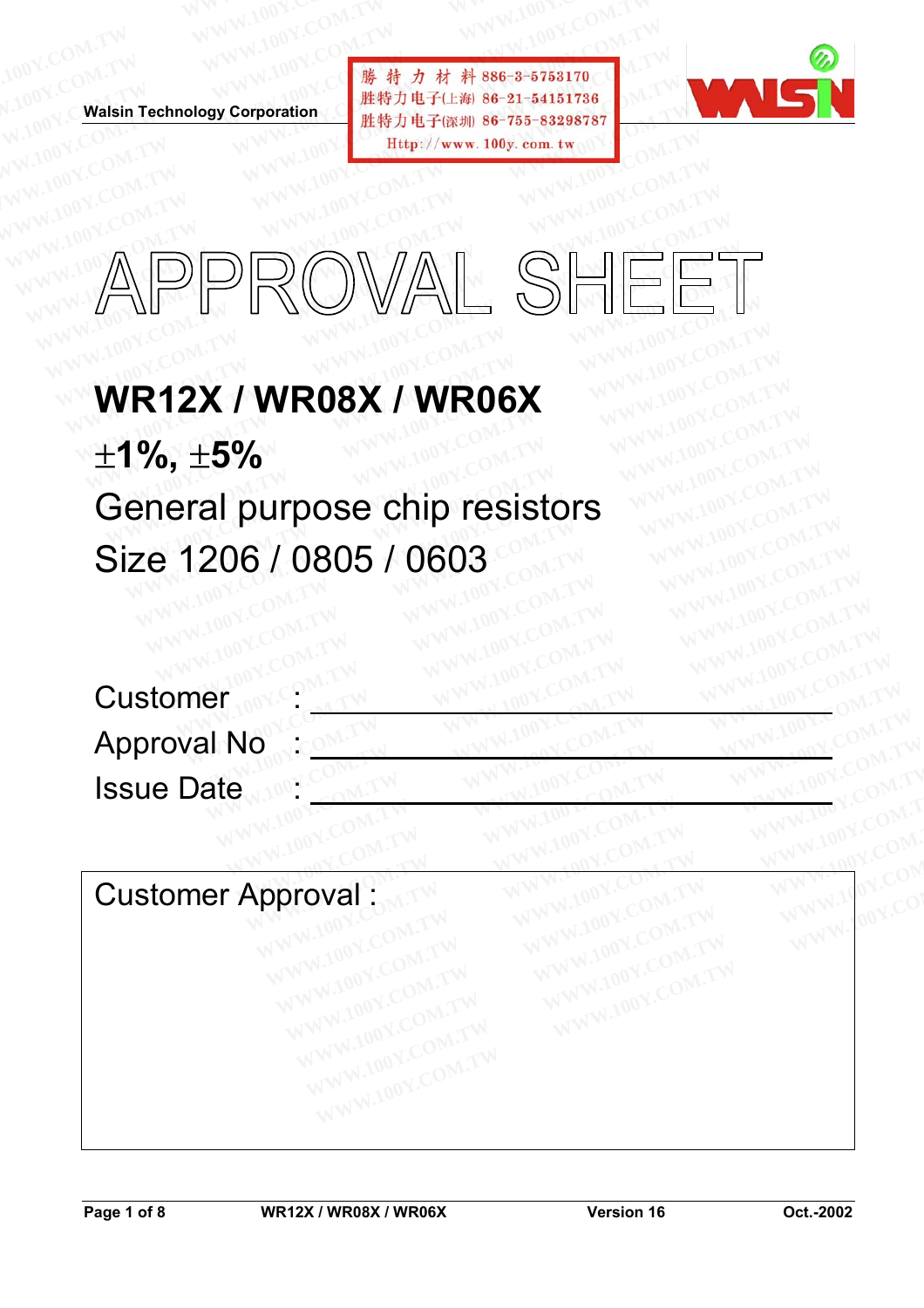### **Walsin Technology Corporation** WWW.100Y.COM.TW WWW.100Y.COM.TW WWW.100Y.COM WWW.100Y.COM.TW WWW.100Y.COM.TW WWW.100Y.COM<br>100Y.COM.TW WWW.100Y.COM.TW WWW.100Y.COM<br>W.100Y.COM.TW **Walsin Technology Corporation** COM.TW WWW.100Y.COM **WWW.100Y.COM.TW WWW.100Y.COM.TW WWW.100Y.COM.TW WWW.100Y.COM.TW WWW.100Y.COM.TW WWW.100Y.COM.TW** WWW.100Y.COM.TW WWW.100Y.COM.TW WWW.100Y.COM.TW WWW.100Y.COM.TW<br>100Y.COM.TW WWW.100Y.COM.TW <br>1.00Y.COM.TW WWW.100Y.COM.TW <br>1.00Y.Com.TW WWW.100Y.COM.TW B 36-3-5753170<br>
PHETCHE Http://www.100y.com.tw Hitp..................

### FEATURE

- 1. High reliability and stability
- 2. Reduced size of final equipment **WWW.100Y.COM.TW WWW.100Y.COM.TW WWW.100Y.COM.TW WWW.100Y.COM.TW WWW.100Y.COM.TW WWW.100Y.COM.TW**
	- 3. Lower assembly costs
	- 4. Higher component and equipment reliability **WWW.100Y.COM.TW WWW.100Y.COM.TW WWW.100Y.COM.TW**
		- 5. Lead free products upon customer requested **Walsin Technology Corporation**<br> **Walsin Technology Corporation**<br>
		<br>
		<br>
		EEATURE<br>
		1. High reliability and stability<br>
		2. Reduced size of final equipment<br>
		3. Lower assembly costs<br>
		4. Higher component and equipment reliability<br> **Walsin Technology Corporation**<br> **WALSING MEXALUATE**<br>
		1. High reliability and stability<br>
		2. Reduced size of final equipment<br>
		3. Lower assembly costs<br>
		4. Higher component and equipment reliability<br>
		5. Lead free products up EXAMPLE 1. High reliability and stability<br>
		1. High reliability and stability<br>
		2. Reduced size of final equipment<br>
		3. Lower assembly costs<br>
		4. Higher component and equipment reliability<br>
		5. Lead free products upon customer **Exhibitive and stability and stability and stability and stability and stability on a complement of COM. The complement of COM. The complement of COM. The complement of COM. The complement of COM. The complement of COM. T Example Statistical departicular and Statistical department of the MANUS COM.TW COM.TW COM.TW COM.TW COM.TW COM.TW COM.TW COM.TW COM.TW COM.TW COM.TW COM.TW COM.TW COM.TW COM.TW COM.TW COM.TW COM.TW COM.TW COM.TW COM.TW C EXAMPLE COMPRESS COMPRESS**<br> **WWW.100Y.COM.TW**<br> **EXAMPLE COMPRESS COMPRESS**<br> **EXAMPLE COMPRESS COMPRESS**<br> **APPLICATION**<br>
		• Consumer electrical equipment<br>
		• COMPRESS COMPRESS COMPRESS COMPRESS COMPRESS COMPRESS COMPRESS COM **EXAMPLICATION**<br> **EXAMPLICATION**<br> **EXAMPLICATION**<br> **EXAMPLICATION**<br> **EXAMPLICATION**<br> **EXAMPLICATION**<br> **EXAMPLICATION**<br> **EXAMPLICATION**<br> **EXAMPLICATION**<br> **EXAMPLICATION**<br> **EXAMPLICATION**<br> **EXAMPLICATION**<br> **EXAMPLICATION**<br> **Example and equipment requested**<br> **Example products upon customer requested**<br> **PPLICATION**<br> **COM.TW 
		COM.TW PPLICATION**<br> **EDP, Computer application**<br> **EDP, Computer application**<br> **EDP, Computer application**<br> **EDP, Compute**

### APPLICATION

- Consumer electrical equipment **EDP, Computer application**<br> **EDP, Computer application**<br> **EDP, Computer application**<br> **EDP, Computer application**<br> **EDP, Computer application**<br> **EDP, Computer application**<br> **EDP, Computer application**<br> **EDP, Computer appl**
- Automotive application
- EDP, Computer application
- Telecom application

### **DESCRIPTION**

The resistors are constructed in a high grade ceramic body (aluminum oxide). Internal metal electrodes are added at each end and connected by a resistive paste that is applied to the top surface of the substrate. The composition of the paste is adjusted to give the approximate resistance required and the value is trimmed to within tolerance by laser cutting of this resistive layer. **PLICATION**<br> **COM.TW Automotive application**<br> **EDP, Computer application**<br> **EDP, Computer application**<br> **EDP, Computer application**<br> **EDP, Computer application**<br> **EDP, Computer application**<br> **EDP, Computer application**<br> **E EICATION**<br> **WWW.100Y.COM.TW PROBUTER and and connected by a resistive paste that is applied to the top surface of the subsistion of the paste is adjusted to give the approximate resistance required and the value is to the EXAMPTION COM.TW PRIPTION**<br> **WWW.100Y.COM.TW P, Computer application**<br> **EXAMPLE AND ACCOM.TW PRIPTION**<br> **EXAMPLE AND ACCOM.TW PRIPTION**<br> **EXAMPLE AND ACCOM.TW PRIPTION**<br> **EXAMPLE AND ACCOM.TW PRIPTION**<br> **EXAMPLE AND ACCOM EXERCISE AND RELEASE ASSESS AND RELEASE AND RELEASE AND RELEASE AND RELEASE AND RELEASE AND RELEASE AND RELEASE AND RELEASE AND RELEASE AND RELEASE AND RELEASE AND RELEASE AND RELEASE AND RELEASE AND RELEASE AND RELEASE A PTION**<br> **WWW.100Y.COM.TW PTION**<br> **WWW.100Y.COM.TW PTION**<br>
ors are constructed in a high grade ceramic body (aluminum oxide). Internal metal electrode<br>
acch end and connected by a resistive paste that is applied to the top **WWW.100Y.COM.TW PROVIDED TRANSPORT**<br> **WWW.100Y.COM.TW PROVIDED TRANSPORT**<br> **WWW.100Y.COM.TW PROVIDED TRANSPORT**<br> **WWW.100Y.COM.TW PROVIDED TRANSPORT**<br> **EXERCE AND A COMPLEMENT AND A COMPLEMENT AND A COMPLEMENT AND A COMPL EXECUTE:** TON are constructed in a high grade ceramic body (aluminum oxide). Internal metal electrodes at the metal and connected by a resistive paste that is applied to the top surface of the substrate. To the paste is a

The resistive layer is covered with a protective coat. Finally, the two external end terminations are added. For ease of soldering the outer layer of these end terminations is a Lead-tin or Tin (lead free) alloy.



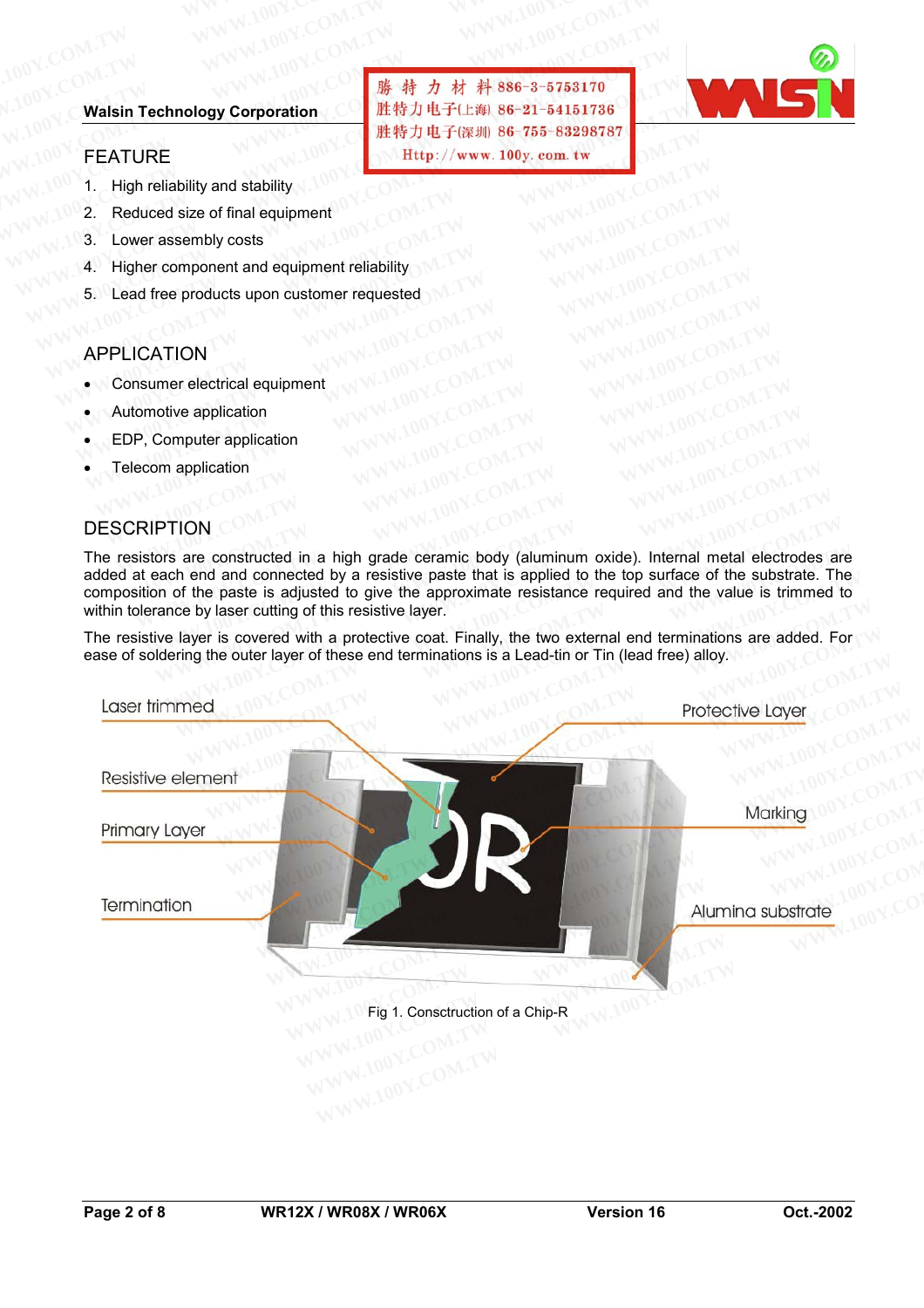# WWW.100Y.COM.TW WWW.100Y.COM.TW WWW.100Y.COM.TW WWW.100Y.COM<br>100Y.COM.TW WWW.100Y.COM **膨 特 力 材 料 886-3-5753170**<br>100Y.COM.TW WWW.100Y.COM **膨 特力 材 料 886-3-5753170** WWW.100Y.COM.TW 100Y.COM.<br>100Y.COM.TW 100Y.COM.<br>Walsin Technology Corporation / 推特力电子(E海 86-21-54151736<br>Http://www.100y.com.tw **WWW.100Y.COM.TW WWW.100Y.COM.TW WWW.100Y.COM.TW WWW.100Y.COM.TW WWW.100Y.COM.TW WWW.100Y.COM.TW**



### QUICK REFERENCE DATA

| <b>Walsin Technology Corporation</b>                                                                           | 勝特力材料886-3-5753170<br>胜特力电子(上海) 86-21-54151736<br>胜特力电子(深圳 86-755-83298787<br>Http://www.100y.com.tw |                                                                                                          |                 |
|----------------------------------------------------------------------------------------------------------------|------------------------------------------------------------------------------------------------------|----------------------------------------------------------------------------------------------------------|-----------------|
| <b>QUICK REFERENCE DATA</b>                                                                                    |                                                                                                      |                                                                                                          |                 |
| Item<br>Series No.                                                                                             | <b>WR12X</b>                                                                                         | <b>General Specification</b><br>WR08X                                                                    | WR06X           |
| Size code                                                                                                      | 1206 (3216)                                                                                          | 0805 (2012)                                                                                              | 0603 (1608)     |
| <b>Resistance Tolerance</b>                                                                                    |                                                                                                      | $\pm$ 1% (E96 series), $\pm$ 5% (E24 series)                                                             |                 |
| Resistance Range                                                                                               |                                                                                                      | $1\Omega \sim 10\text{M}\Omega$ (±5% tolerance), $10\Omega \sim 1\text{M}\Omega$ (±1% tolerance), Jumper |                 |
| TCR ( $ppm$ / $^{\circ}$ C)<br>$>10\Omega$<br>±5% Tolerance<br>$>10\Omega$<br>±1% Tolerance<br>$\leq 10\Omega$ |                                                                                                      | $\leq \pm 200$ ppm/ $\degree$ C<br>$\leq \pm 100$ ppm/ $\degree$ C<br>-300~+500 ppm/°C                   |                 |
| Max. dissipation at T <sub>amb</sub> =70°C                                                                     | $1/4$ W                                                                                              | $1/8$ W                                                                                                  | 1/10 W          |
| Max. Operation Voltage (DC or RMS)                                                                             | 200V                                                                                                 | 150V                                                                                                     | 50 <sub>V</sub> |
| Max. Overload Voltage (DC or RMS)                                                                              | 400V                                                                                                 | 300V                                                                                                     | 100V            |
| Climatic category (IEC 60068)                                                                                  | 55/155/56                                                                                            | 55/155/56                                                                                                | 55/155/56       |

- 3. The resistance range 1~10Ω and 1M ~10MΩ with 1% tolerance please refer to WR12W / WR08W / WR06W series. **WWELT BUUG8)**<br> **EXECUTE:** BUT THE MAXIMUM VIONAGE THE MAXIMUM VIOLET AND MONORATION VIOLET AND MAXIMUM VIOLET AND NOTIFIED ON<br>
THE MAXIMUM VIOLET SO Called RCWV (Rated Continuous Working Voltage) is determined by<br>
RCWV = Maximum voltage that may be continuously supplied to the resistor element, see "IEC publication<br>
tion Voltage : So called RCWV (Rated Continuous Working Voltage) is determined by<br>
WWW = √RatedPower×Resistance Value or Max Maximum voltage that may be continuously supplied to the resistor element, see "IEC publication<br>
m Voltage : So called RCWV (Rated Continuous Working Voltage) is determined by<br>
WV =  $\sqrt{\text{RatedPower} \times \text{Resistance Value}}$  or Max. RCWV liste Weltage : So called RCWV (Rated Continuous Working Voltage) is determined by<br>
V = VRatedPower × Resistance Value or Max. RCWV listed above, whichever is lower.<br>
range 1~10Ω and 1M ~10MΩ with 1% tolerance please refer to W
- 4. The resistance of Jumper is defined <0.05 $\Omega$ .

### DIMENSIONS

|           | <b>WR12X</b>    | <b>WR08X</b>    | WR06X           |
|-----------|-----------------|-----------------|-----------------|
| L         | $3.10 \pm 0.10$ | $2.00 \pm 0.10$ | $1.60 \pm 0.10$ |
| W         | $1.60 \pm 0.10$ | $1.25 \pm 0.10$ | $0.80 \pm 0.10$ |
| т         | $0.60 \pm 0.15$ | $0.50 \pm 0.15$ | $0.45 \pm 0.15$ |
| Tb        | $0.45 \pm 0.20$ | $0.40 \pm 0.20$ | $0.30 \pm 0.20$ |
| <b>Tt</b> | $0.50 \pm 0.20$ | $0.40 \pm 0.20$ | $0.30 \pm 0.10$ |

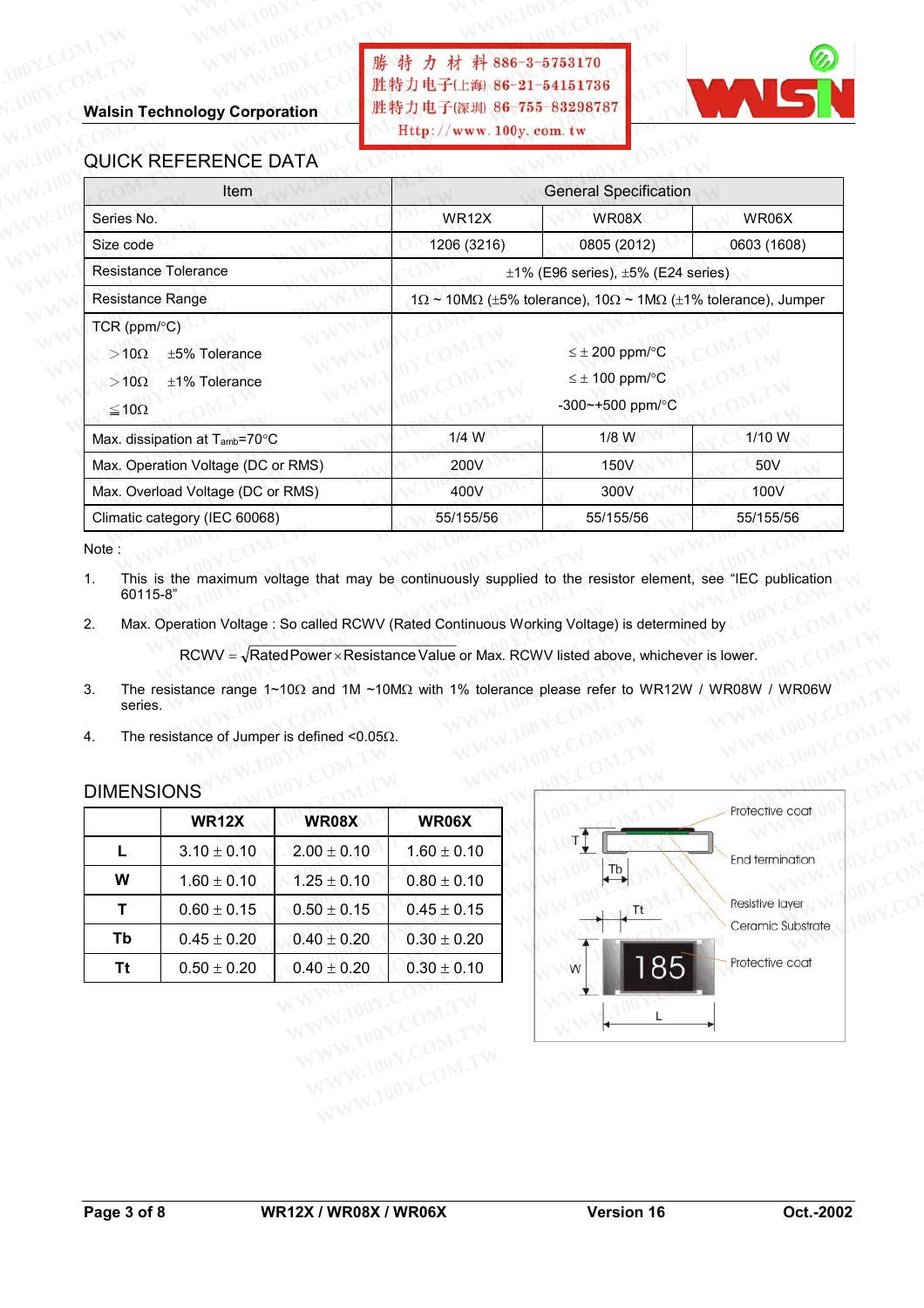# WWW.100Y.COM.TW WWW.100Y.COM.TW WWW.100Y.COM<br>100Y.COM.TW WWW.100Y.COM.TW WWW.100Y.COM<br>100Y.COM.TW WWW.100Y.COM.TW **勝 猜 力 材 料886-3-5753170** WWW.100Y.COM.TW WWW.100Y.COM.TW WWW.100Y.COM<br>100Y.COM.TW WWW.100Y.COM.TW WWW.100Y.COM<br>Walsin Technology Corporation 胜特力电子(E海) 86-21-54151736 **WWW.100Y.COM.TW WWW.100Y.COM.TW WWW.100Y.COM.TW WWW.100Y.COM.TW WWW.100Y.COM.TW WWW.100Y.COM.TW**

### **Walsin Technology Corporation**

### MARKING

| <b>Walsin Technology Corporation</b><br><b>MARKING</b>    | 勝特力材料886-3-5753170<br>胜特力电子(上海) 86-21-54151736<br>胜特力电子(深圳) 86-755-83298787<br>Http://www.100y.com.tw                                                                                                                                                                    |                  |
|-----------------------------------------------------------|--------------------------------------------------------------------------------------------------------------------------------------------------------------------------------------------------------------------------------------------------------------------------|------------------|
| Size \ Nr. Of digit of code\tolerance                     | ±5%                                                                                                                                                                                                                                                                      | ±1%              |
| 1206 (3216)                                               | 3-digits marking                                                                                                                                                                                                                                                         | 4-digits marking |
| 0805 (2012)                                               | 3-digits marking                                                                                                                                                                                                                                                         | 4-digits marking |
| 0603 (1608)                                               | 3-digits marking                                                                                                                                                                                                                                                         | 3-digits marking |
| 3-digits marking $(\pm 5\% : 1206 \& 0805 \& 0603)$       | Each resistor is marked with a three digits code on the protective coating to designate the nominal resistance value. For<br>values up to 91 $\Omega$ the R is used as a decimal point. For values of 100 $\Omega$ or greater the first 3 digits apply to the resistance |                  |
| value and fourth indicate the number of zeros to follow.  |                                                                                                                                                                                                                                                                          |                  |
| 3-digits marking $(\pm 1\% : 0603)$<br>Nominal resistance | Description                                                                                                                                                                                                                                                              |                  |

|               |                                     | 0005 (2012) |         |          |                                                                                                         |          | ə-uiyitə marking |          |                                                                                                  |             |         |             | 4-uigits marking                                                                                                                                                                                                                                                         |      |         |
|---------------|-------------------------------------|-------------|---------|----------|---------------------------------------------------------------------------------------------------------|----------|------------------|----------|--------------------------------------------------------------------------------------------------|-------------|---------|-------------|--------------------------------------------------------------------------------------------------------------------------------------------------------------------------------------------------------------------------------------------------------------------------|------|---------|
|               |                                     | 0603 (1608) |         |          |                                                                                                         |          | 3-digits marking |          |                                                                                                  |             |         |             | 3-digits marking                                                                                                                                                                                                                                                         |      |         |
|               |                                     |             |         |          | 3-digits marking $(\pm 5\% : 1206 \& 0805 \& 0603)$                                                     |          |                  |          |                                                                                                  |             |         |             |                                                                                                                                                                                                                                                                          |      |         |
|               | 3-digits marking $(\pm 1\% : 0603)$ |             |         |          | value and fourth indicate the number of zeros to follow.                                                |          |                  |          |                                                                                                  |             |         |             | Each resistor is marked with a three digits code on the protective coating to designate the nominal resistance value. For<br>values up to 91 $\Omega$ the R is used as a decimal point. For values of 100 $\Omega$ or greater the first 3 digits apply to the resistance |      |         |
|               | Nominal resistance                  |             |         |          |                                                                                                         |          |                  |          | Description                                                                                      |             |         |             |                                                                                                                                                                                                                                                                          |      |         |
| 1.E-24 series |                                     |             |         |          | As 0603 WR06X ±5%.                                                                                      |          |                  |          |                                                                                                  |             |         |             |                                                                                                                                                                                                                                                                          |      |         |
| 2.E-96 series |                                     |             |         | value :  | $Y=10^{-2}$ , $X=10^{-1}$ , $A=10^{0}$ , $B=10^{1}$ , $C=10^{2}$ , $D=10^{3}$ , $E=10^{4}$ , $F=10^{5}$ | EX:      |                  |          | $17.8\Omega$ = 25X $\cdot$ 178 $\Omega$ = 25A $\cdot$ 1K78 = 25B<br>17K8=25C, 178K=25D, 1M78=25E |             |         |             | The 1st two digit codes are referring to the CODE on the table, the 3rd code is the index of resistance                                                                                                                                                                  |      |         |
| 3. Remark     |                                     |             |         |          | There is no marking for the items are not under E-24 and E-96 series                                    |          |                  |          |                                                                                                  |             |         |             |                                                                                                                                                                                                                                                                          |      |         |
| <b>CODE</b>   | R_value                             | <b>CODE</b> | R value | CODE     | R_Value                                                                                                 |          | CODE R value     | CODE     | R value                                                                                          | <b>CODE</b> | R_value | <b>CODE</b> | R value                                                                                                                                                                                                                                                                  | CODE | R_value |
| 01            | 100                                 | 13          | 133     | 25       | 178                                                                                                     | 37       | 237              | 49       | 316                                                                                              | 61          | 422     | 73          | 562                                                                                                                                                                                                                                                                      | 85   | 750     |
| 02            | 102                                 | 14          | 137     | 26       | 182                                                                                                     | 38       | 243              | 50       | 324                                                                                              | 62          | 432     | 74          | 576                                                                                                                                                                                                                                                                      | 86   | 768     |
| 03            | 105                                 | 15          | 140     | 27       | 187                                                                                                     | 39       | 249              | 51       | 332                                                                                              | 63          | 442     | 75          | 590                                                                                                                                                                                                                                                                      | 87   | 787     |
| 04            | 107                                 | 16          | 143     | 28       | 191                                                                                                     | 40       | 255              | 52       | 340                                                                                              | 64          | 453     | 76          | 604                                                                                                                                                                                                                                                                      | 88   | 806     |
| 05            | 110                                 | 17          | 147     | 29       | 196                                                                                                     | 41       | 261              | 53       | 348                                                                                              | 65          | 464     | 77          | 619                                                                                                                                                                                                                                                                      | 89   | 825     |
| 06            | 113                                 | 18          | 150     | 30       | 200                                                                                                     | 42       | 267              | 54       | 357                                                                                              | 66          | 475     | 78          | 634                                                                                                                                                                                                                                                                      | 90   | 845     |
| 07            | 115                                 | 19          | 154     | 31       | 205                                                                                                     | 43       | 274              | 55       | 365                                                                                              | 67          | 487     | 79          | 649                                                                                                                                                                                                                                                                      | 91   | 866     |
| 08            | 118                                 | 20          | 158     | 32       | 210                                                                                                     | 44       | 280              | 56       | 374                                                                                              | 68          | 499     | 80          | 665                                                                                                                                                                                                                                                                      | 92   | 887     |
| 09            | 121                                 | 21          | 162     | 33       | 215                                                                                                     | 45       | 287              | 57       | 383                                                                                              | 69          | 511     | 81          | 681                                                                                                                                                                                                                                                                      | 93   | 909     |
| 10            | 124                                 | 22          | 165     | 34       | 221                                                                                                     | 46       | 294              | 58       | 392                                                                                              | 70          | 523     | 82          | 698                                                                                                                                                                                                                                                                      | 94   | 931     |
| 11            | 127                                 | 23          | 169     | 35<br>36 | 226                                                                                                     | 47<br>48 | 301              | 59<br>60 | 402                                                                                              | 71<br>72    | 536     | 83<br>84    | 715                                                                                                                                                                                                                                                                      | 95   | 953     |
| 12            | 130                                 | 24          | 174     |          | 232                                                                                                     |          | 309              |          | 412                                                                                              |             | 549     |             | 732                                                                                                                                                                                                                                                                      | 96   | 976     |

#### *4-digits marking*(±1% : 1206/0805)

#### *Example*

| 11             | 127 | 23 | 169 | 35                                                | 226                                                                                                                                      | 47<br>301 |             | 59 | 402 | 71         | 536          | 83 | 715          | 95 | 953    |
|----------------|-----|----|-----|---------------------------------------------------|------------------------------------------------------------------------------------------------------------------------------------------|-----------|-------------|----|-----|------------|--------------|----|--------------|----|--------|
| 12             | 130 | 24 | 174 | 36                                                | 232                                                                                                                                      | 48<br>309 |             | 60 | 412 | 72         | 549          | 84 | 732          | 96 | 976    |
|                |     |    |     | <b>4-digits marking</b> $(\pm 1\% : 1206/0805)$   |                                                                                                                                          |           |             |    |     |            |              |    |              |    |        |
|                |     |    |     |                                                   | Each resistor is marked with a four digits code on the protective coating to designate the nominal resistance value. For                 |           |             |    |     |            |              |    |              |    |        |
|                |     |    |     | fourth indicates the number of zeros to follow.   | values of <97.6 $\Omega$ the R is used as a decimal point. For values of 100 $\Omega$ or greater the first 3 digits are significant, the |           |             |    |     |            |              |    |              |    |        |
| <b>Example</b> |     |    |     |                                                   | <b>RESISTANCE</b>                                                                                                                        |           | 10 $\Omega$ |    |     | $12\Omega$ | 100 $\Omega$ |    | $6800\Omega$ |    | 47000Ω |
|                |     |    |     | 3-digits marking $(1206 \& 0805 \& 0603 \pm 5\%)$ |                                                                                                                                          |           | 100         |    |     | 120        | 101          |    | 682          |    | 473    |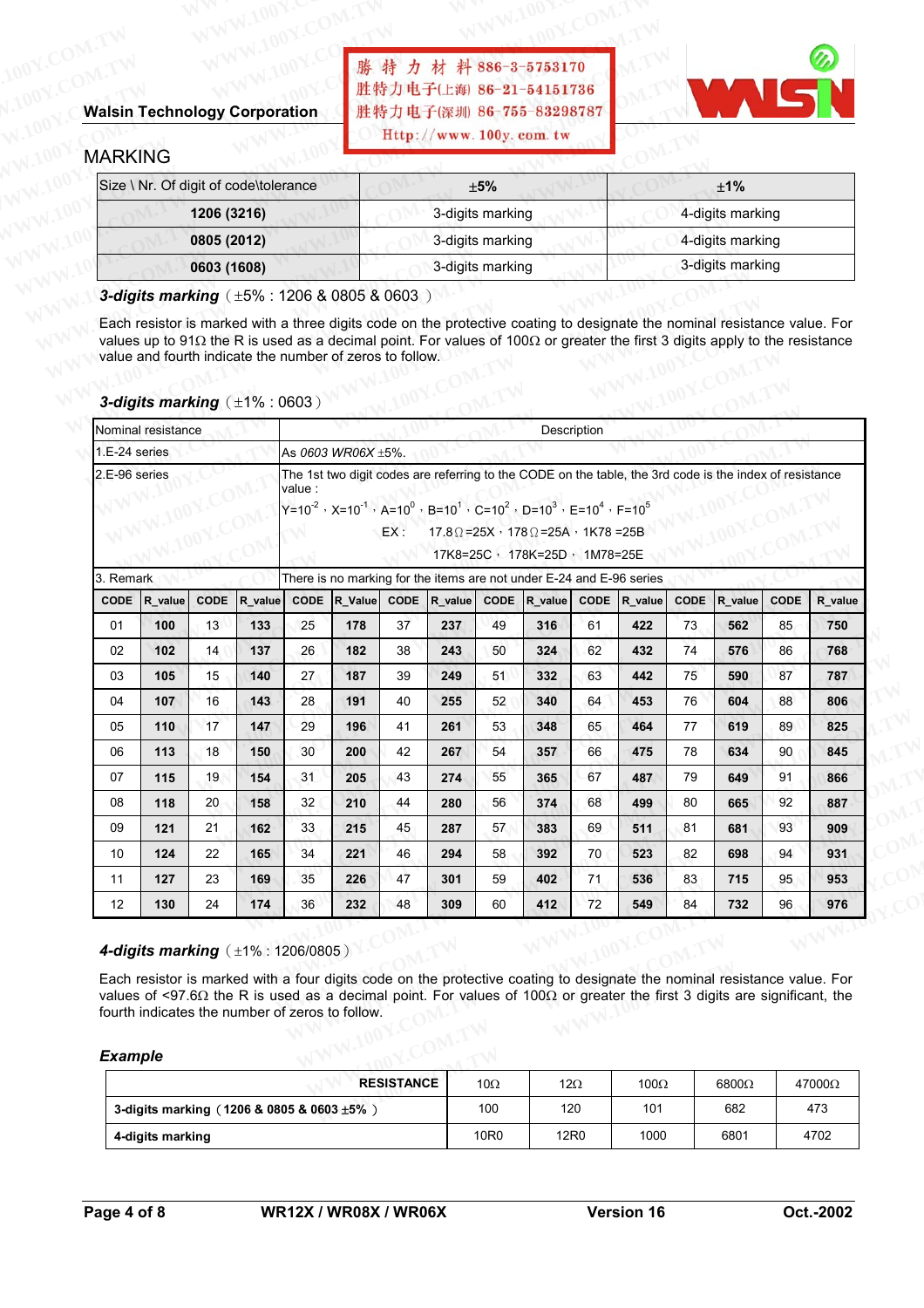### **Walsin Technology Corporation**

## WWW.100Y.COM.TW WWW.100Y.COM.TW WWW.100Y.COM.TW WWW.100Y.COM.TW WWW.100Y.COM.TW WWW.100Y.COM<br>100Y.COM.TW WWW.100Y.COM.TW WWW.100Y.COM<br>W.100Y.COM.TW **Walsin Technology Corporation** COM.TW <mark>勝 特力 材 科 886-3-5753170</mark><br>胜特力电子(上海) 86-21-54151736 **WWW.100Y.COM.TW WWW.100Y.COM.TW WWW.100Y.COM.TW** WWW.100Y.COM.TW WWW.100Y.COM.TW 100Y.COM.TW 100Y.COM.TW 100Y.COM.TW 100Y.COM.TW 100Y.COM.TW 100Y.COM.TW 100Y.COM.TW 100Y.COM.TW 100Y.COM.TW 100Y.COM.TW 100Y.COM.TW 100Y.COM.TW 100Y.COM.TW 100Y.COM.TW 100Y.COM.TW 100Y.COM. **WWW.100Y.COM.TW WWW.100Y.COM.TW WWW.100Y.COM.TW Walse The COMPUT COM.**<br> **Walse The COM.TW AND COM.**<br> **Walse The COM.TW AND COM.**<br> **Walse The COM.TW AND COM.**<br> **WALSE THE COMPUTER COMPUT COM.**<br> **WALSE THE COMPUTER COMPUTER COMPUTER COMPUTER COMPUTER COMPUTER COMPUTER C**



### FUNCTIONAL DESCRIPTION

### Product characterization

Standard values of nominal resistance are taken from the E24 series for resistors with a tolerance of ±5%, and E96 series for resistors with a tolerance of  $\pm 1\%$ . The values of the E24/E96 series are in accordance with "IEC publication 60063" **WARE ASSESS TO MARK AND MANUSE OF THE COM.**<br> **WARE THE COMPRESS TO THE COMPRESS TO THE COMPRESS TO THE COMPRESS TO THE COMPRESS TO THE COMPRESS TO THE COMPRESS TO THE COMPRESS TO THE COMPRESS TO THE COMPRESS TO THE COMPR Walsin Technology Corporation**<br> **Walsin Technology Corporation**<br>
<br>
<br> **WALERE SERIPTION**<br>
<br> **EXECRIPTION**<br>
<br>
<br> **EXECRIPTION**<br>
<br>
<br> **EXECRIPTION**<br>
<br>
<br> **EXECRIPTION**<br>
<br>
<br> **EXECRIPTION**<br>
<br> **EXECRIPTION**<br>
<br> **EXECRIPTION**<br>
<br> **E Walsin Technology Corporation**<br> **Walsin Technology Corporation**<br>
<br> **WALDESCRIPTION**<br>
<br> **WALDESCRIPTION**<br>
<br> **WALDESCRIPTION**<br>
<br> **WALDESCRIPTION**<br>
<br> **WALDESCRIPTION**<br>
<br> **WALDESCRIPTION**<br>
<br> **WALDESCRIPTION**<br>
<br> **WALDESCRIPTI Walsin Technology Corporation**<br> **Example 3** LEM 36-755-83298787<br> **EUNCTIONAL DESCRIPTION**<br>
Product characterization<br>
Standard values of nominal resistance are taken from the E24 series for resistors with a tolerance of ±1 **FUNCTIONAL DESCRIPTION**<br> **WE Product characterization**<br>
Standard values of nominal resistance are taken from the E24 series for resistors with<br>
and E96 series for resistors with a tolerance of ±1%. The values of the E24/E **Product characterization**<br>
Standard values of nominal resistance are taken from the E24 series for resistors with<br>
and E96 series for resistors with a tolerance of ±1%. The values of the E24/E96 series are<br>
"IEC publicati

### Derating

The power that the resistor can dissipate depends on the operating temperature; see Fig.2



**Figure 2. Maximum dissipation in percentage of rated power As a function of the ambient temperature** 

### MOUNTING

Due to their rectangular shapes and small tolerances, Surface Mountable Resistors are suitable for handling by automatic placement systems. **WWW.100Y.COM.**<br> **WWW.COM.**<br> **WWW.COM.**<br> **WWW.COM.**<br> **WWW.100Y.COM.TW <br>
<b>Ambient Temperature**<br> **Ambient Temperature**<br> **Ambient Temperature**<br> **Ambient Temperature**<br> **Ambient Temperature**<br> **Ambient Temperature**<br> **Ambient Tem EXECUTE: Ambient Temperature (°C)**<br> **Execution of the ambient temperature and power and straighten in percentage of rated power**<br> **As a function of the ambient temperature**<br> **As a function of the ambient temperature**<br> **Ex Examples 2. Maximum dissipation in percentage of rated power**<br> **As a function of the ambient temperature**<br> **WWW.100Y.COM.TW<br>
As a function of the ambient temperature**<br> **MWW.100Y.COM.TW<br>
Republic Ambient Substrates and pri As a function of the ambient temperature**<br>  $WWW.100Y.COM.1W$ <br>  $WWW.100Y.COM.1W$ <br> **WWW.100Y.COM.TW**<br> **WWW.100Y.COM.TW**<br> **WWW.100Y.COM.TW**<br> **WWW.100Y.COM.TW**<br> **WWW.100Y.COM.TWR**<br> **WWW.100Y.COM.TWR**<br> **WWW.100Y.COM.TWR**<br> **WWW.100Y.** 

Chip placement can be on ceramic substrates and printed-circuit boards (PCBs).

Electrical connection to the circuit is by individual soldering condition.

The end terminations guarantee a reliable contact.

### SOLDERING CONDITION

The robust construction of chip resistors allows them to be completely immersed in a solder bath of 260°C for one minute. Therefore, it is possible to mount Surface Mount Resistors on one side of a PCB and other discrete components on the reverse (mixed PCBs).

Surface Mount Resistors are tested for solderability at 230°C during 2 seconds. The test condition for no leaching is 260°C for 60 seconds. Typical examples of soldering processes that provide reliable joints without any damage are given in Fig 3.



**Fig 3. Infrared soldering profile for Chip Resistors**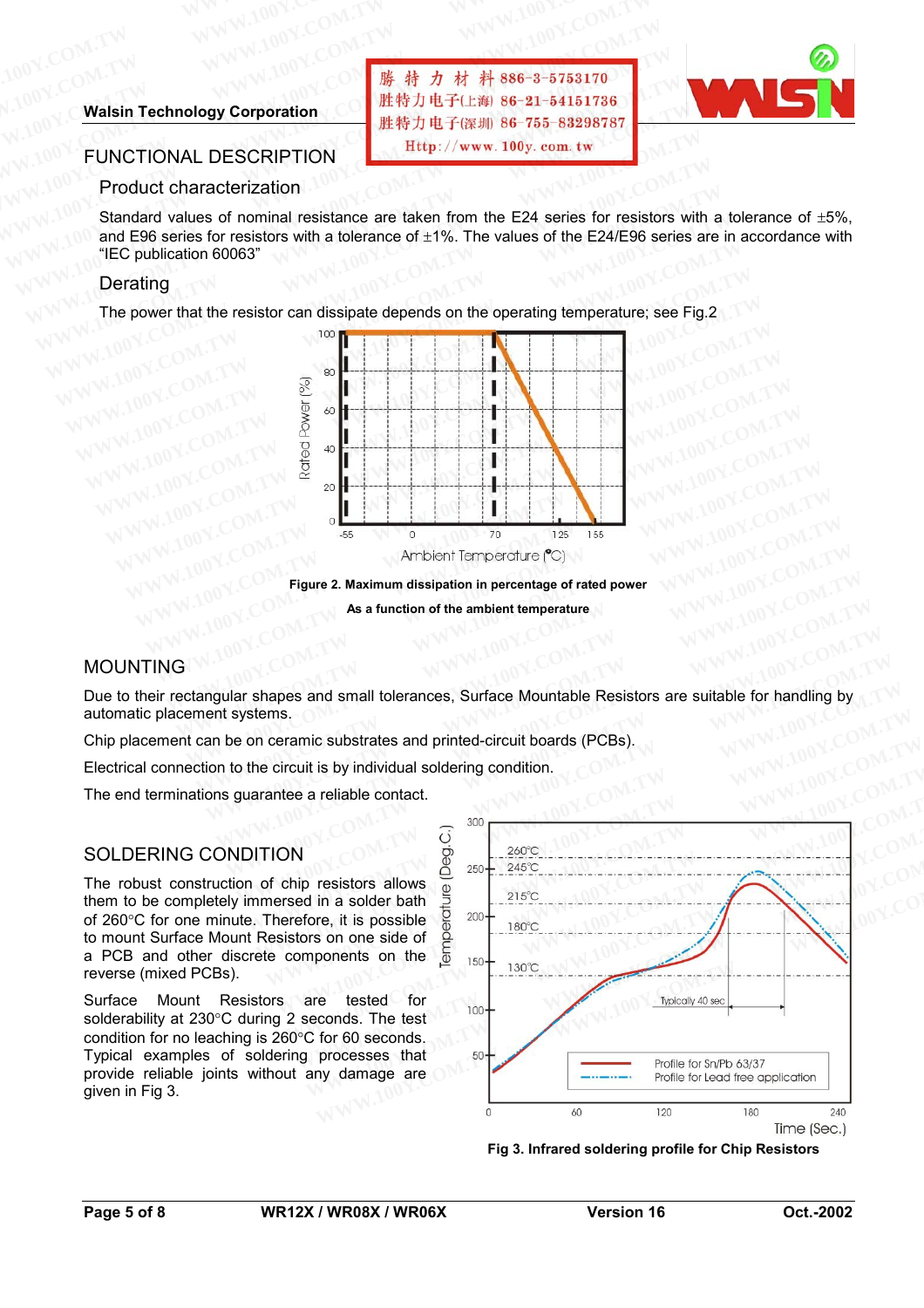### **Walsin Technology Corporation**

**WWW.100Y.COM.TW WWW.100Y.COM.TW WWW.100Y.COM.TW WWW.100Y.COM.TW WWW.100Y.COM.TW WWW.100Y.COM.TW WWW.100Y.COM.TW WWW.100Y.COM.TW WWW.100Y.COM.TW WWW.100Y.COM.TW WWW.100Y.COM.TW WWW.100Y.COM.TW WWW.100Y.COM.TW WWW.100Y.COM.TW WWW.100Y.COM.TW**



### CATALOGUE NUMBERS

| <b>Walsin Technology Corporation</b><br><b>CATALOGUE NUMBERS</b><br>The resistors have a catalogue number starting with.                                                                       |                         |                                                                                                               | 胜特力电子(深圳 86-755-83298787<br>Http://www. 100y. com. tw                                                                                                                                                               |                                                              |          |                                                                                         |                                                                                                       |
|------------------------------------------------------------------------------------------------------------------------------------------------------------------------------------------------|-------------------------|---------------------------------------------------------------------------------------------------------------|---------------------------------------------------------------------------------------------------------------------------------------------------------------------------------------------------------------------|--------------------------------------------------------------|----------|-----------------------------------------------------------------------------------------|-------------------------------------------------------------------------------------------------------|
| <b>WR12</b>                                                                                                                                                                                    | X                       |                                                                                                               | 472                                                                                                                                                                                                                 | Л.                                                           |          | т                                                                                       |                                                                                                       |
| Size code<br>WR12:1206<br>WR08:0805<br>WR06:0603                                                                                                                                               | Type code<br>X : Normal | <b>Resistance code</b><br>$4.7\Omega$<br>10 $\Omega$<br>$220\Omega$<br>Jumper<br>$102\Omega$<br>$37.4K\Omega$ | E24 : 2 significant digits followed<br>by no. of zeros and a blank<br>$=4R7$<br>$=100$<br>$= 221$<br>$=000$<br>("_" means a blank)<br>E96 : 3 significant digits followed<br>by no. of zeros<br>$=1020$<br>$= 3742$ | <b>Tolerance</b><br>$F : \pm 1\%$<br>$J : ±5\%$<br>P: Jumper | B : Bulk | Packaging code<br>T: 7" Reeled taping<br>Q : 10" Reeled taping<br>G : 13" Reeled taping | <b>Termination</b><br>code<br>$=$ SnPb base<br>("_" means a<br>blank)<br>$L =$ Sn base<br>(lead free) |
| Reeled tape packaging<br>1.1<br><b>Bulk packaging</b><br>2.<br><b>TEST AND REQUIREMENTS</b><br>LCT/UCT/56(rated temperature range: Lower Category Temperature, Upper Category Temperature; dam |                         | 5000pcs per polybag                                                                                           | : 8mm width paper taping 5000pcs per 7" reel, 10kpcs per 10" reel, 20kpcs per 13" reel.<br>Essentially all tests are carried out according to the schedule of IEC publication 115-8, categor                        |                                                              |          |                                                                                         |                                                                                                       |

- 2. Bulk packaging : 5000pcs per polybag
- 

### TEST AND REQUIREMENTS

Essentially all tests are carried out according to the schedule of IEC publication 115-8, category **LCT**/**UCT**/56(rated temperature range : **L**ower **C**ategory **T**emperature, **U**pper **C**ategory **T**emperature; damp heat, long term, 56 days). The testing also meets the requirements specified by EIA, EIAJ and JIS. **WWW.100Y.COM.TW WWW.100Y.COM.TW WWW.100Y.COM.TW Example 180 and 180 and 180 and 180 and 180 and 180 and 180 and 180 and 180 and 180 and 180 and 180 and 180 and 180 and 180 and 180 and 180 and 180 and 180 and 180 and 180 and 180 and 180 and 180 and 180 and 180 and 180 a** 

The tests are carried out in accordance with IEC publication 68, "Recommended basic climatic and mechanical robustness testing procedure for electronic components" and under standard atmospheric conditions according to IEC 60068-1, subclause 5.3. Unless otherwise specified, the following value supplied : **EQUIREMENTS**<br> **WWW.100Y.COM.TW <br>
REQUIREMENTS**<br> **WEREQUIREMENTS**<br> **WEREQUIREMENTS**<br> **WEREQUIREMENTS**<br> **WEREQUIREMENTS**<br> **WEREQUIREMENTS**<br> **ESSENT AND A COMPLISION COMPTIME AND A COMPTAINE:**<br> **WERE A TOMAGE AND A COMPOSITI EQUIREMENTS**<br> **EQUIREMENTS**<br> **EQUIREMENTS**<br> **EQUIREMENTS**<br> **ERS**<br> **ERS**<br> **EXECUTEMENTS**<br> **EXECUTEMENTS**<br> **EXECUTEMENTS**<br> **EXECUTEMENTS**<br> **EXECUTEMENTS**<br> **EXECUTEMENTS**<br> **EXECUTEMENTS**<br> **EXECUTEMENTS**<br> **EXECUTEMENTS**<br> **EXE EQUIREMENTS**<br>
Sests are carried out according to the schedule of IEC publication 115-8, category<br>
demperature range : Lower Category Temperature, Upper Category Temperature; damp<br>
6 days). The testing also meets the requi **WUREMENTS**<br>sts are carried out according to the schedule of IEC publication 115-8, category<br>temperature range : Lower Category Temperature, Upper Category Temperature; damp<br>days). The testing also meets the requirements s **EXECUTE:** The carried out according to the schedule of IEC publication 115-8, category<br> **EXECUTE:** External and any any S). The testing also meets the requirements specified by EIA, EIAJ and JIS.<br> **If out in accordance wi** mperature range : Lower Category Temperature, Upper Category Temperature; damp<br>
wish. The testing also meets the requirements specified by EIA, EIAJ and JIS.<br>
out in accordance with IEC publication 68, "Recommended basic c **EXECUTE:** THE COM.TW **EXECUTE:** THE COM.TW **EXECUTE:** THE COM.TW **EXECUTE:** THE COM.TW **EXECUTE:** THE COM.TW **EXECUTE:** THE COM.TW **EXECUTE:** THE COM.TW **EXECUTE:** THE COM.TW **EXECUTE:** THE COM.TW **EXECUTE:** THE COM.TW **EXECUTE: SOLUTION: COM.TW 100Y.COM.TW COM.TW COM.TW COM.TW COM.TW COM.TW COM.TW COM.TW COM.TW COM.TW COM.TW COM.TW COM.TW COM.TW COM.TW COM.TW COM.TW COM.TW COM.TW COM.TW COM.TW COM.TW COM.TW COM.TW COM.TW COM.TW COM.TW** 

### TEST CONDITION FOR JUMPER (0 Ω)

| to TEC 60068-1, subclause 5.3. Unless otherwise specified, the following value supplied : |              |                 |       |
|-------------------------------------------------------------------------------------------|--------------|-----------------|-------|
| Temperature: 15°C to 35°C.                                                                |              |                 |       |
| Relative humidity: 45% to 75%.                                                            |              |                 |       |
| Air pressure: 86kPa to 106 kPa (860 mbar to 1060 mbar).                                   |              |                 |       |
| All soldering tests are performed with midly activated flux.                              |              |                 |       |
|                                                                                           |              |                 |       |
| TEST CONDITION FOR JUMPER (0 $\Omega$ )                                                   |              |                 |       |
| Item                                                                                      | <b>WR12X</b> | WR08X           | WR06X |
| Power Rating At 70°C                                                                      | 1/4W         | 1/8W            | 1/10W |
| Resistance                                                                                |              | $MAX.50m\Omega$ |       |
| <b>Rated Current</b>                                                                      | 2A           | 1.5A            | 1A    |
| Peak Current                                                                              | 5A           | 3.5A            | 3A    |
| <b>Operating Temperature</b>                                                              |              | $-55$ ~155°C    |       |
|                                                                                           |              |                 |       |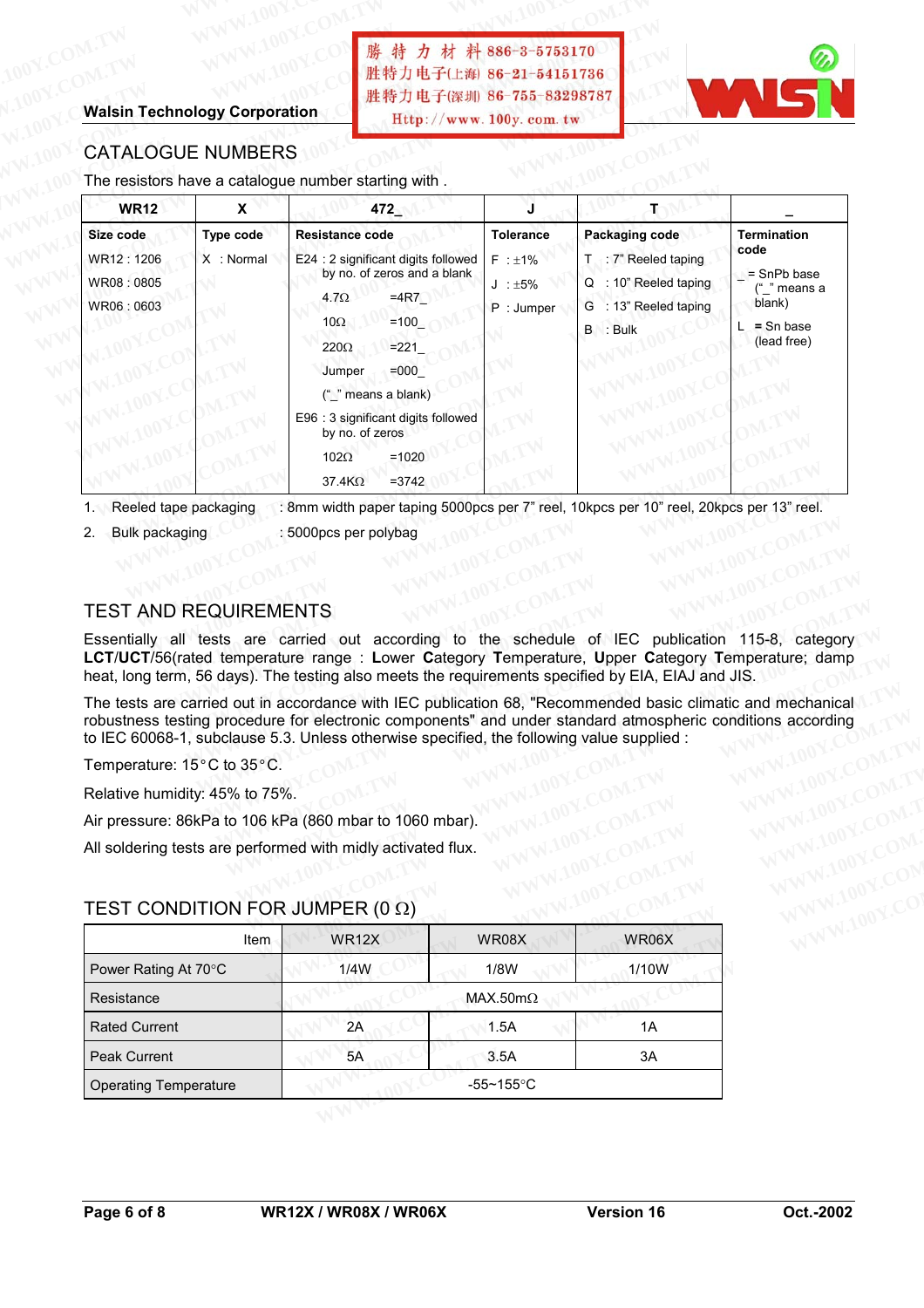勝特力科技 886-3-5753170 百年電子86-755-83289224 **Http://www.100y.com.tw .100Y.COM.TW WWW.100Y.COM. 勝特力电子(上海) 86-21-5415173**<br>100Y.COM.TW WWW.100Y.COM 胜特力电子(上海) 86-21-5415173<br>100Y.COM.TW WWW.100Y.COM 胜特力电子(深圳 86-755-832987 **WWW.100Y.COM.TW WWW.100Y.COM.TW WWW.100Y.COM.TW .00Y.COM.TW WWW.100Y.COM. 勝特力电子(## 86-21-54151736**<br>100Y.COM.TW WWW.100Y.COM<br>#特力电子(## 96-755-83298787<br>W.100Y.COM.TW WWW.100Y.COM.TW Http://www.100y.com.tw **WWW.100Y.COM.TW WWW.100Y.COM.TW WWW.100Y.COM.TW WWW.100Y.COM.TW WWW.100Y.COM.TW WWW.100Y.COM.TW WWW.100Y.COM.TW WWW.100Y.COM.TW WWW.100Y.COM.TW WWW.100Y.COM.TW WWW.100Y.COM.TW WWW.100Y.COM.TW WWW.100Y.COM.TW WWW.100Y.COM** 

|                                             | 胜特力电子(上海) 86-21-54151736<br>胜特力电子(深圳 86-755-83298787<br>Http://www.100y.com.tw                                                                                                                                                                                                      |                                                                                                                                                           |                       |
|---------------------------------------------|-------------------------------------------------------------------------------------------------------------------------------------------------------------------------------------------------------------------------------------------------------------------------------------|-----------------------------------------------------------------------------------------------------------------------------------------------------------|-----------------------|
|                                             | <b>Walsin Technology Corporation</b>                                                                                                                                                                                                                                                |                                                                                                                                                           |                       |
| <b>TEST</b>                                 | <b>PROCEDURE / TEST METHOD</b>                                                                                                                                                                                                                                                      | <b>REQUIREMENT</b>                                                                                                                                        |                       |
| DC resistance                               | JIS C 5202 5.1 / IEC 60115-1 4.5                                                                                                                                                                                                                                                    | <b>Resistor</b>                                                                                                                                           | $0\Omega$             |
|                                             | DC resistance values measured at the test voltages<br>specified below:<br><100Ω@0.3V,<br>$<$ 1K $\Omega$ @1.0V,<br>$<10\Omega$ @0.1V,<br><10KΩ@3V,<br>$<$ 100K $\Omega$ @10V,<br><1MΩ@25V,<br><10MΩ@30V                                                                             | Within the specified tolerance                                                                                                                            | $<$ 50m $\Omega$      |
| Temperature<br>Coefficient of<br>Resistance | JIS C 5202 5.2 / IEC 60115-1 4.8.4.2<br>$\frac{R_2 - R_1}{R_1(t_2 - t_1)} \times 10^6$ (ppm/°C)<br>$R_1$ : Resistance at reference temperature<br>$R_2$ : Resistance at test temperature<br>$t_1$ : room temperature; $t_2$ : LCT or UCT                                            | Within the specified TCR                                                                                                                                  | N/a                   |
| Short Time<br>Overload                      | JIS C 5202 5.5 / IEC 60115-1 4.13<br>Permanent resistance change after a 5sec application of<br>a voltage $2.5xU_R$ or max. overload voltage, whichever is<br>less.                                                                                                                 | $\Delta$ R/R max. $\pm$ (2%+0.10 $\Omega$ )                                                                                                               | $<$ 50m $\Omega$      |
| Resistance to<br>Solder Heat                | JIS C 5202 6.4 / IEC 60115-1 4.18<br>Unmounted chip with a solder bath, 260°C±5°C, 10±1 sec                                                                                                                                                                                         | $\Delta$ R/R max. $\pm$ (1%+0.05 $\Omega$ )                                                                                                               | $<$ 50m $\Omega$      |
| Solderability                               | JIS C 5202 6.5 / IEC 60115-1 4.17<br>Termination SnPb base: Unmounted chips completely<br>immersed for $2\pm0.5$ sec. in a solder bath at $230\pm5$ °C<br>Termination Sn base (lead free) : Unmounted chip<br>completely immersed in a lead free solder bath,<br>245°C±5°C, 3±1 sec | 95% coverage min., good tinning and no<br>visible damage                                                                                                  |                       |
| Leaching Test                               | JIS C 5202 6.4 / IEC 60115-1 4.18<br>Unmounted chip with a solder bath, 260°C±5°C, 60±1 sec                                                                                                                                                                                         | Ditto                                                                                                                                                     |                       |
| Temperature<br>Cycling                      | JIS C 5202 7.4 / IEC 60115-1 4.19<br>30min at LCT, 30min at UCT, 5 cycles                                                                                                                                                                                                           | $\Delta$ R/R max. $\pm$ (1%+0.05 $\Omega$ )                                                                                                               | $< 50 \text{m}\Omega$ |
| Damp Heat<br>(Load life in<br>humidity)     | <b>JIS C 5202 7.9</b><br>1000+48/-0 hours; 1.5hours ON, 0.5hours OFF at RCWV<br>in a humidity chamber controlled 40±2°C, 90~95% RH                                                                                                                                                  | $10\Omega \le R < 1 M\Omega$ : $\Delta R/R$ max.<br>$\pm(3\% + 0.10\Omega)$<br>R<10 $\Omega$ , R≥1M $\Omega$ : $\Delta$ R/R max.<br>$\pm(5\%+0.10\Omega)$ | $< 50 \text{m}\Omega$ |
| Load Life<br>(Endurance)                    | JIS C 5202 7.10 / IEC 60115-1 4.25.1<br>1000+48/-0 hours; loaded with $P_n$ or $V_{max}$ ; 1.5 hours ON,<br>0.5 hours OFF                                                                                                                                                           | Ditto                                                                                                                                                     | Ditto                 |
| Bending and<br>Terminal<br>Strength         | JIS C 5202 6.1.4 / IEC 60115-1 4.33<br>Resistors mounted on a 90mm glass epoxy resin $\Delta R/R$ max. $\pm (1\% + 0.05\Omega)$<br>PCB(FR4), bending once 3mm for 10sec<br>Pulling test : >500 grams                                                                                | No visual damaged,                                                                                                                                        | $< 50 \text{m}\Omega$ |